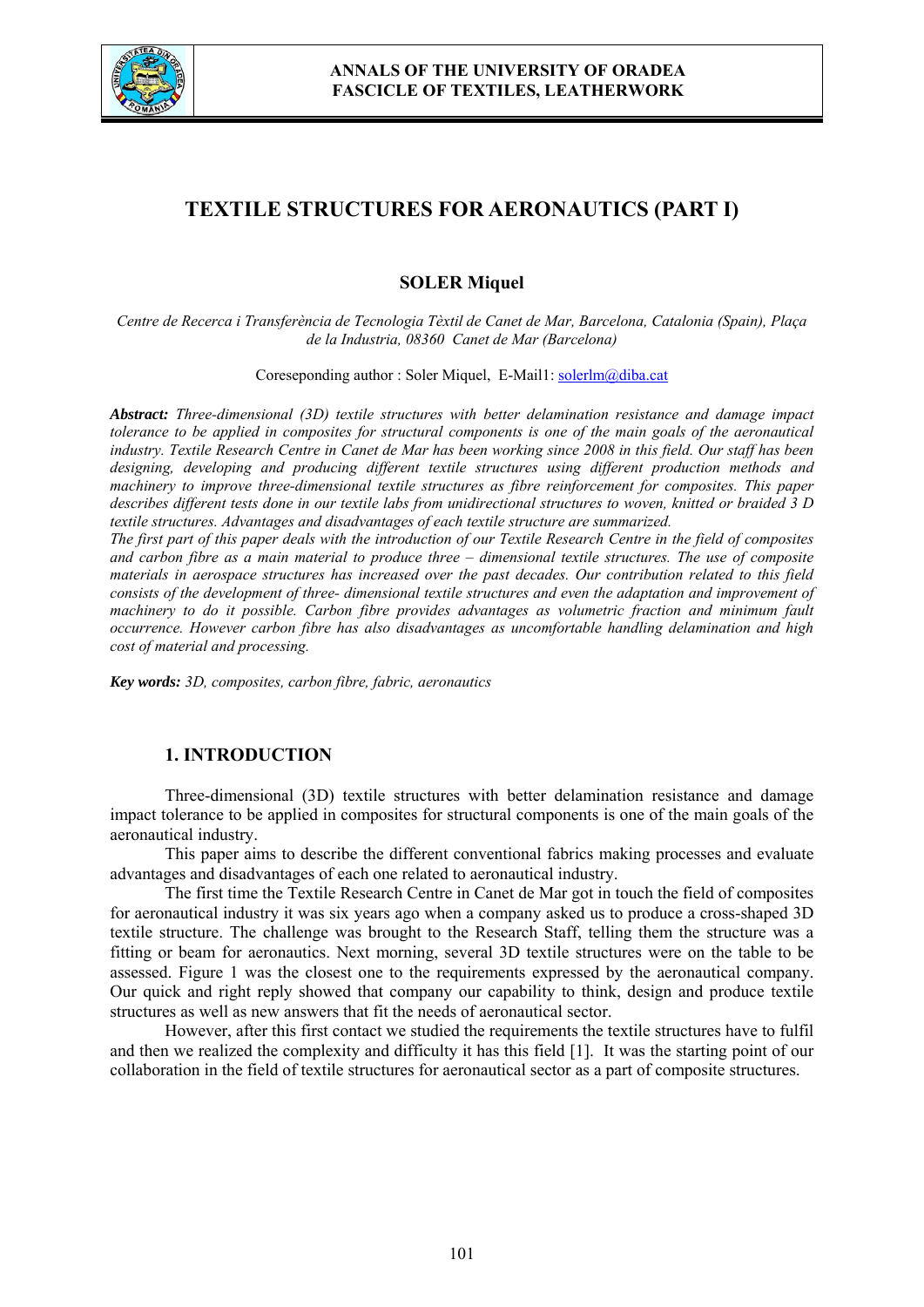

*Fig. 1. Cross-shaped 3D fabric Source: CRTTT – Escola de Teixits*

#### **2. PURPOSE OF COMPOSITES**

Cost increases and the reduction of fossil fuel reserves leads to design more efficient and lighter aircrafts. New designs have also in mind the simplification of the production process as well as the requirements of reliability and safety of aircrafts. The main goal is to achieve lighter weight structural components (carbon fibre or other fibres) to replace metal elements with complex geometry as fittings or frames.



*Fig. 2 Redesigning of aircrafts*

### **3. WHAT A COMPOSITE MATERIAL IS**

Composite material is a material made from two or more constituent materials with improved characteristics from the individual components. The individual components remain separate and distinct within the finished structure. Composite materials are made up of two constituent materials: matrix (resin) and fibres /reinforcement (textile structures) [2]. From two constituent materials composite materials for aeronautical can be designed.

It can be generally thought composite materials have been recently invented. However, as shown in table 1 [3], composite materials were used from the beginning of world. Composites can be found either in the nature or in the human body. Besides, from the early times to present days composites have also been invented by humans. However, the fundamental principle of all of them is the same.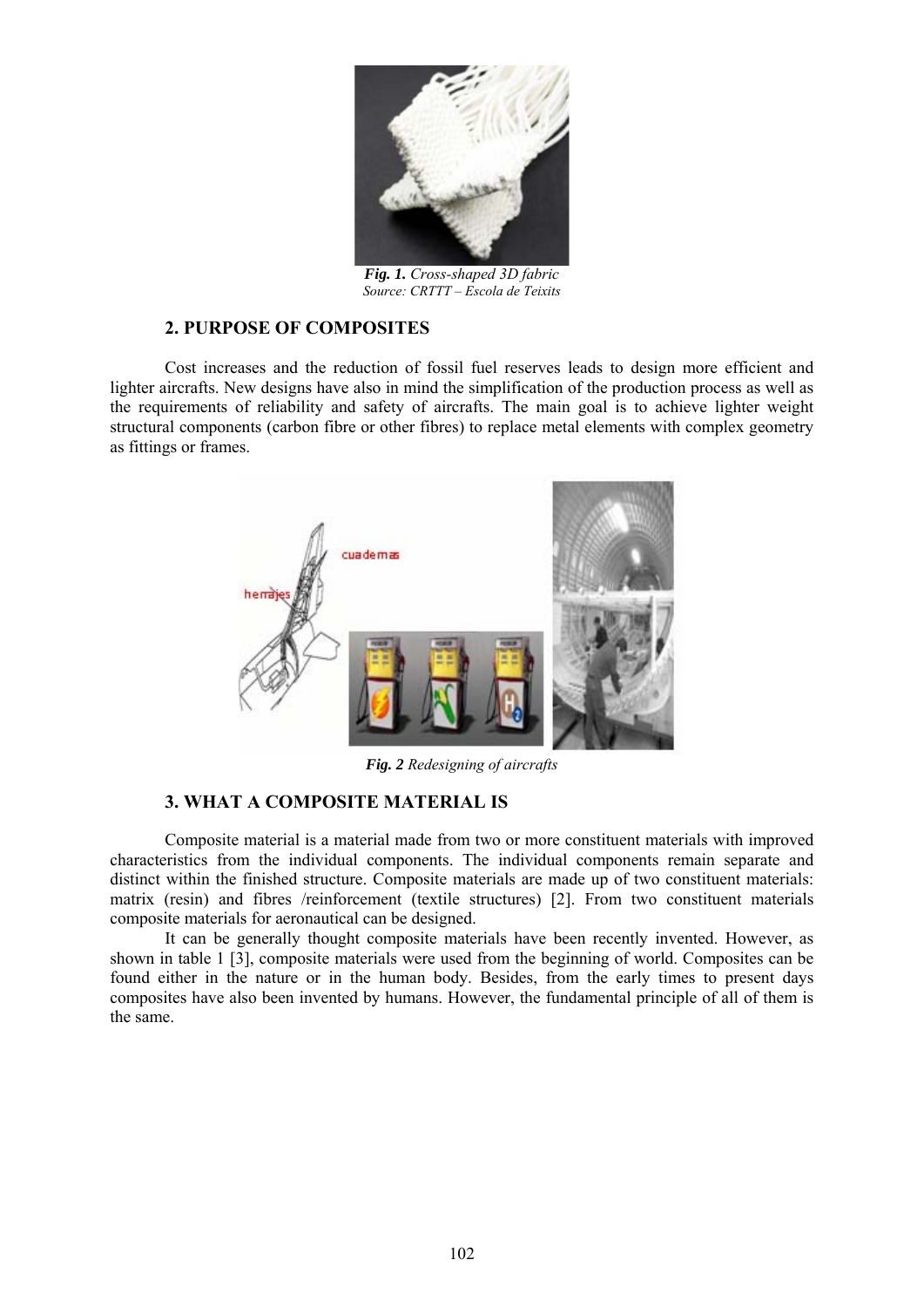

#### **ANNALS OF THE UNIVERSITY OF ORADEA FASCICLE OF TEXTILES, LEATHERWORK**

| <b>SOURCE</b>                    | <b>MATERIAL</b>         |                                     | <b>MATRIX</b>      | <b>FIBRES/REINFORCMENT</b>                |  |  |
|----------------------------------|-------------------------|-------------------------------------|--------------------|-------------------------------------------|--|--|
| Nature                           | Wood                    |                                     | Natural<br>resins  | Cellulose fibres                          |  |  |
| Human<br><b>Body</b>             | <b>Bones</b>            |                                     | Bone<br>calcium    | Collagen fibres                           |  |  |
| <b>Human</b><br><b>Invention</b> | Ancient<br><b>Times</b> | Adobe                               | Mud                | <b>Straw</b>                              |  |  |
|                                  |                         | Reinforced<br>plaster               | Plaster            | Horsehair                                 |  |  |
|                                  | <b>Modernity</b>        | Reinforced<br>concrete              | Concrete           | Reinforced steel                          |  |  |
|                                  |                         | Asbestos<br>cement                  | Cement's<br>mortar | Asbestos                                  |  |  |
|                                  |                         | Fibrous<br>mortars and<br>concretes | Mortar             | glass,<br>polymeric,<br>Steel,            |  |  |
|                                  |                         |                                     | Concrete           | carbon, vegetable fibres                  |  |  |
|                                  |                         | Reinforced<br>plaster               | Plaster            | Glass, polymeric, vegetable<br>fibres     |  |  |
|                                  |                         | Polymeric<br>mortars                | Resin              | Sand                                      |  |  |
|                                  |                         | <b>Composites</b>                   | <b>Resin</b>       | polymeric,<br>Glass,<br>carbon,<br>aramid |  |  |

#### *Table 1. Compound materials [3]*

Looking at the table it can be observed the main innovations in the field of composites are related to building industry in order to design and build more resilient and secure structures. First references to a different industry are related to marine industry, Glasspar, a boat-building company started in 1947 when it began building small fibreglass boat hulls in his fibreglass shop in Costa Mesa, California.

### **4. WHY CARBON FIBRE?**

Carbon Fibre [4] is used because its strength is almost three times higher than steel, and its density 4.5 times lower. Other Carbon Fibre properties include corrosion and fire resistance, chemical inertness and electrical conductivity. It keeps its shape to temperature changes. The above properties make Carbon Fiber perfectly suitable to needs and requirements of aeronautical industry

Table 2 shows the main features of Carbon Fibres and comparison with other fibres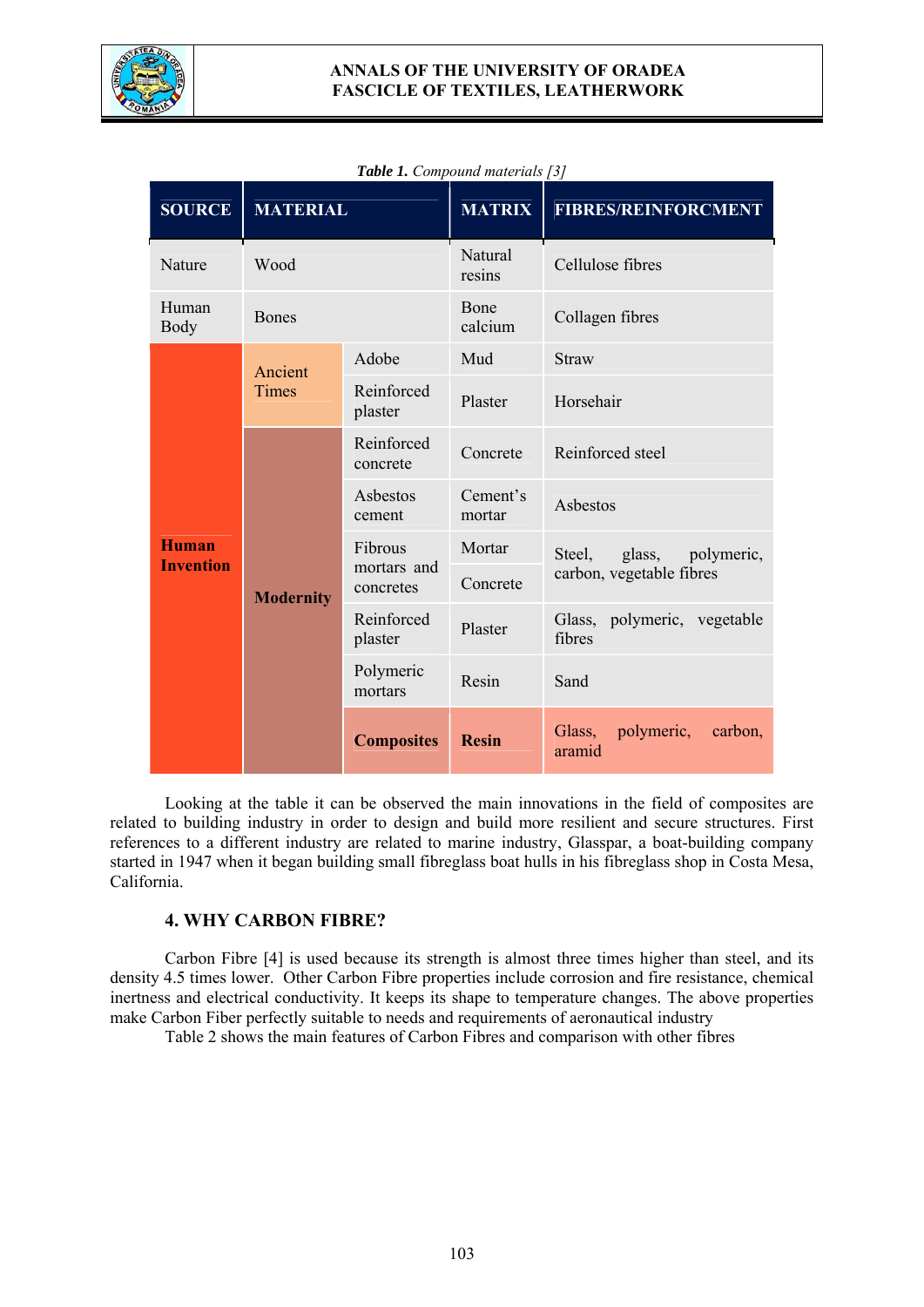| <b>Table 2.</b> Textile Fibres |                                         |                           |                             |  |  |  |  |  |  |
|--------------------------------|-----------------------------------------|---------------------------|-----------------------------|--|--|--|--|--|--|
| Material                       | Density<br>$\left[\text{g/cm}^3\right]$ | Elongation<br>at break[%] | Tensile stress<br>[ $MPa$ ] |  |  |  |  |  |  |
| <b>GLASS FIBRE</b>             |                                         |                           |                             |  |  |  |  |  |  |
| E-Glass<br>S-Glass             | 2,54<br>2,49                            | 4,8<br>5,0                | 3.450<br>4.300              |  |  |  |  |  |  |
| <b>CARBON FIBRE</b>            |                                         |                           |                             |  |  |  |  |  |  |
| <b>HS</b><br><b>HM</b>         | 1,74-1,76<br>1,78-1,96                  | 1.8<br>1,9                | 4.500<br>6.000              |  |  |  |  |  |  |
| <b>BORON FIBRE</b>             | 2,70                                    | 0,8                       | 3.100                       |  |  |  |  |  |  |
| <b>ARAMID FIBRE</b>            |                                         |                           |                             |  |  |  |  |  |  |
| Kevlar 49<br>Kevlar 149        | 1,45<br>1,47                            | 2,8<br>1,9                | 3.620<br>3.450              |  |  |  |  |  |  |

#### **5. PROPERTIES OF CARBON FIRE USED IN OUR TESTS AND PREFORMS**

Carbon Fibre classification is related to the number of filaments it has each type of yarn. Table 3 shows classification of different types of Carbon Fibre according to the number (k) it has each bobbin.

The relationship is as follows, 1k corresponds to 1,000 filaments of Carbon Fibre. The most common type of fibre used in our tests is 12k, that is to say, 12,000 filaments in laminar form. The use of a type of fibre is a matter of price. 1k, 2k and 3k Carbon Fibre prices are higher than other types. Therefore, the use of them will have an extra cost.

Carbon Fibre is not compatible with resin. This means the fibre has to be prepared previously in order not to reject the resin. There is a sizing process consisting in coating the fibre to make it compatible with the type of resin to be used. We have used epoxi resin for our essays.

The best condition when handling Carbon Fibre is completely flat and stretched as the main drawback is corrugation.

| ष्ठ<br>filaments<br>$11x = 1,000$<br>Number | linear density<br>Nominal | Twist              | Strength<br>Tensile<br>$[MTa]$ | Modulus<br>Tensile<br>$\left[\begin{smallmatrix} G & B \\ C & D \end{smallmatrix}\right]$ | 发<br>Elongation<br>break [%] | Filament<br>diameter<br>$\begin{bmatrix} 1 \\ 2 \end{bmatrix}$<br>Ø | z<br>$D$ ensity<br>[ $g$ /cm <sup>3</sup> ] | Sizing          | % Size level |
|---------------------------------------------|---------------------------|--------------------|--------------------------------|-------------------------------------------------------------------------------------------|------------------------------|---------------------------------------------------------------------|---------------------------------------------|-----------------|--------------|
| 1k                                          | 67 tex                    | 15S                | 3.950                          | 238                                                                                       | 1,7                          | 7,0                                                                 | 1,76                                        | EPOXI           | 2,5          |
| 2k                                          | 140 tex                   | 2de<br>15S<br>300Z | 3.700                          |                                                                                           |                              |                                                                     | $0,14 \text{ g/m}$                          |                 |              |
| 3k                                          | $200$ tex                 |                    | 3.950                          | 238                                                                                       | 1,7                          | 7,0                                                                 | 1,76                                        | EPOXI           | 1,3          |
| бk                                          | $400 \text{ tex}$         |                    | 3.950                          | 238                                                                                       | 1,7                          | 7,0                                                                 | 1,76                                        | EPOXI           | 1,3          |
| 12k                                         | $800$ tex                 |                    | 4.500                          | 240                                                                                       | 1,8                          | 7.0                                                                 | 1,77                                        | <b>EPOXI</b>    | 1,3          |
| 12k                                         | 1.420 tex                 |                    | 2.750                          | 215                                                                                       | 1,2                          | 7,51                                                                | 2,70                                        | PU <sup>2</sup> | 1,3          |

*Table 3. Technical properties of the main Carbon Fibre filament yarns [5]*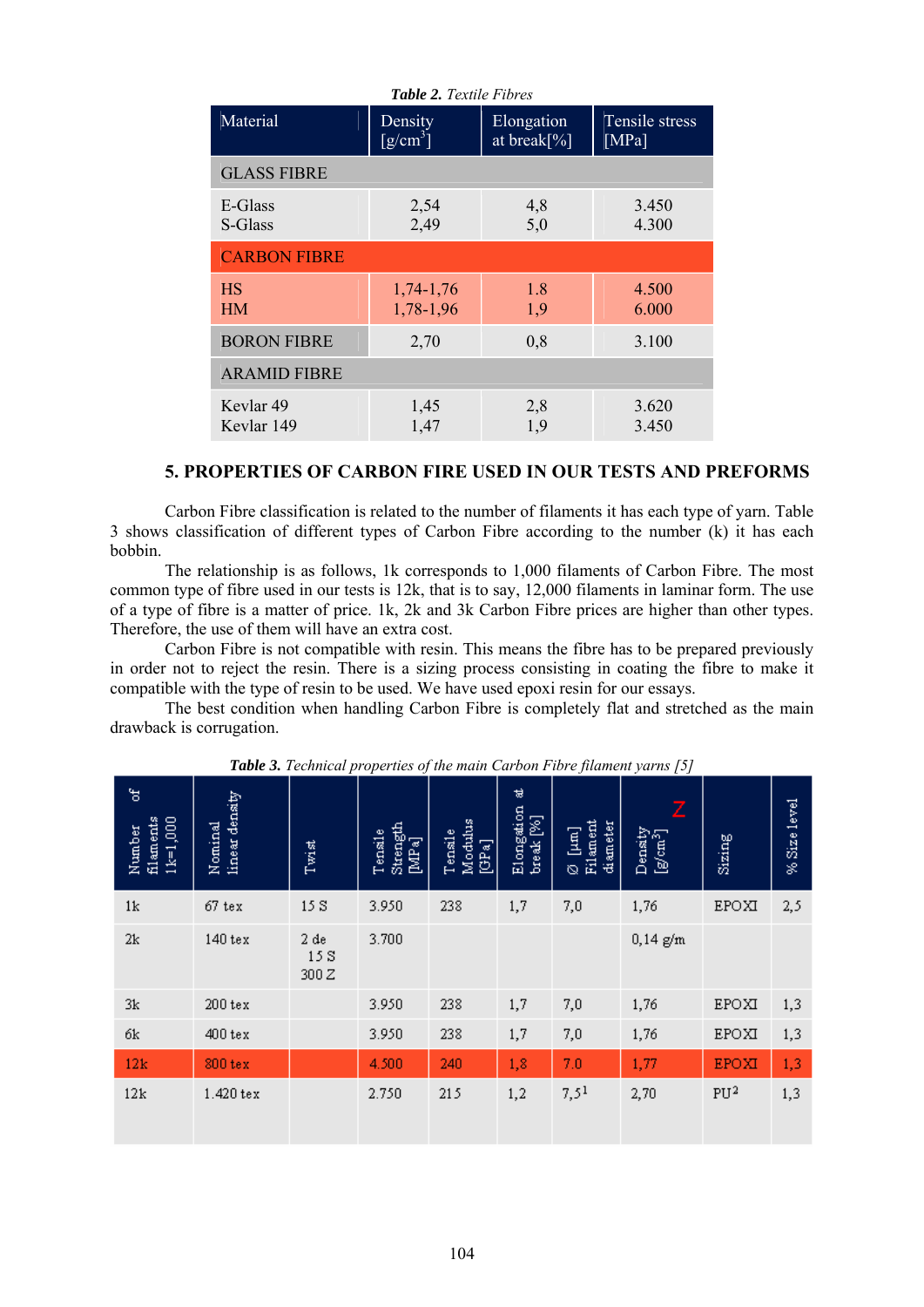

# **6. LAMINAR CARBON FIBRE STRUCTURES FROM UNDIRECTIONAL TOW**

Design and fabrication of multilayered laminar structures [6] obtained from unidirectional tows and then cured in an autoclave are the reference material for any structural analysis. It consists of obtaining an isotropic carbon fibre structure able to resist strength from different angles along the axis of coordinates.

Figure 3 shows the distribution of different layers of Carbon Fibre according to the right orientation of each layer in order to obtain an isotropic design of the interlaminar structure. It can be seen it is a 7 layers structure following the configuration  $0^\circ$ ,  $+45^\circ$ ,  $-45^\circ$ ,  $90^\circ$ ,  $-45^\circ$ ,  $+45^\circ$ ,  $0^\circ$ 



*Fig. 3. Carbon fibre 7 laminar layered structure and fibre orientation of each layer* 

#### **6.1. Advantages**

- Maximum volumetric fraction
- Minimum fault occurrence: holes or fibre misalignment.

#### **6.2. Disadvantages**

- Uncomfortable handling. When placing unidirectional carbon fibre tows according to the structural design, crimps and wrinkles easily happen to appear. This drawback is known as low drapeability.
- Delamination happens when Z strength is applied on the structures. A structure as shown in figure 3 has a high resistance except when this is applied following Z direction. Therefore, it ha a low cross or transversal resistance. When delamination occurs, the fibre would break down as the pages of a book open.
- High cost of material and processing

### **7. CONCLUSIONS**

The manufacture of complex three dimensional textile structures it is still in its starting stage with a high cost due to the amount of labour involved in the process.

Composites are the nowadays solution in the redesign process of aircraft in order to make them more efficient and with a lower consumption.

Carbon fibre is the most suitable material in the manufacturing of composites for the aeronautical sector. It has got higher tensile strength than other fibres.

Delamination is a disadvantage for carbon fibre laminar structures.